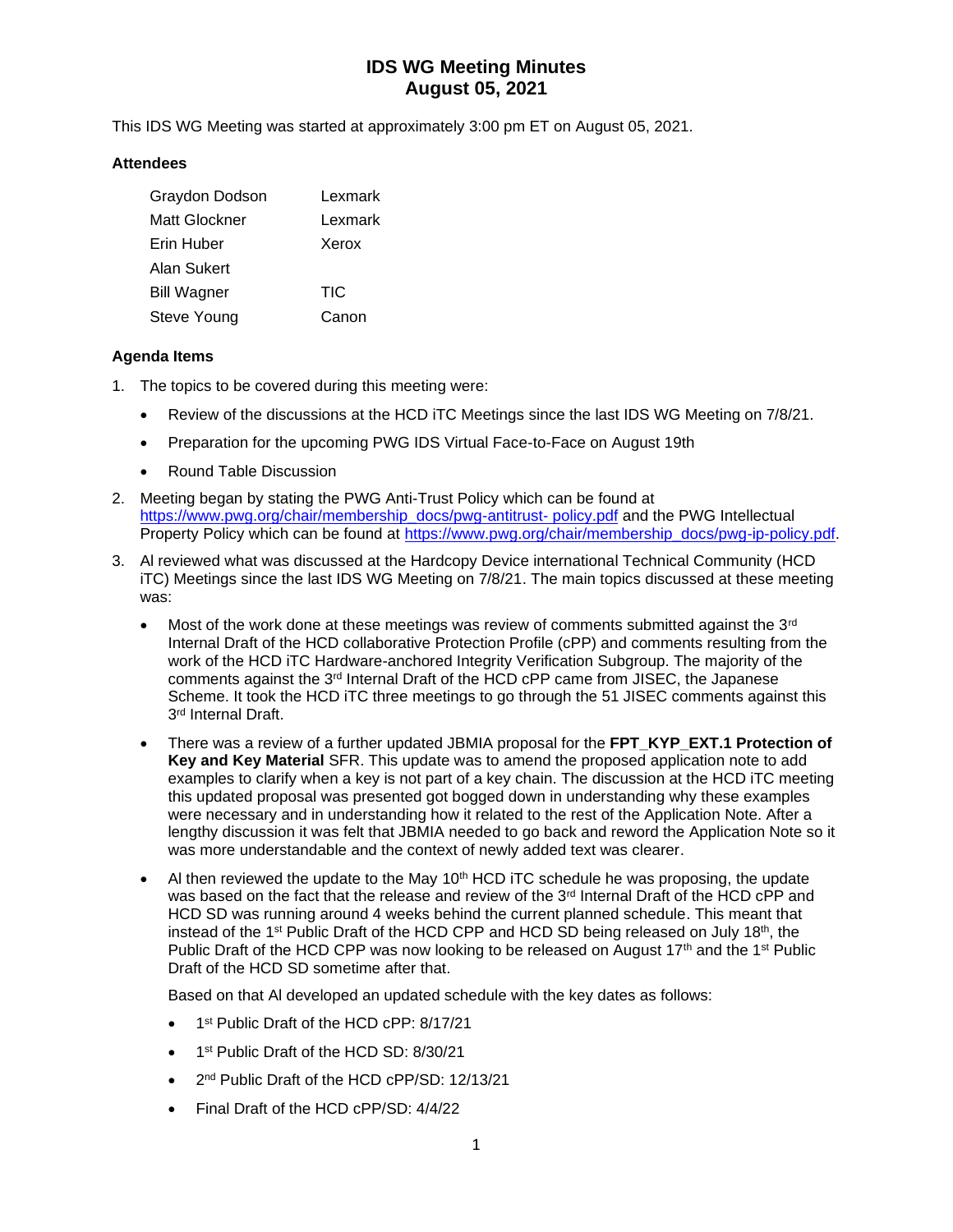- HCD cPP/SD Published: 5/13/22 (Note: Publish Date for the 5/10 Plan was 3/25/22).
- Al then reviewed the key outcomes from the HCD iTC Hardware-anchored Integrity Verification Subgroup meetings since the last IDS Meeting. The main outcomes were:
	- The Subgroup completed work on the **FPT\_SBT\_EXT.1** Secure Boot SFR and it accompanying Assurance Activities. The completed proposed **FPT\_SBT\_EXT.1** SFR is:

**FPT\_SBT\_EXT.1.1** The TSF shall contain one or more chains of trust with each chain of trust anchored in a Root of Trust that is implemented in immutable memory.

**FPT\_SBT\_EXT.1.2** The TSF shall use the chain(s) of trust to confirm integrity of its firmware/software at boot time using a [selection: hash, digital signature, message authentication] verification method.

**FPT\_SBT\_EXT.1.3** The TSF shall [selection: enter maintenance mode, halt boot process, reboot the device, [assignment: another behavior of TOE]] in the event of a boot time verification failure so that the corrupted software/firmware isn't executed.

**FPT\_SBT\_EXT.1.4** Following failure of verification, the TSF shall provide a mechanism to: [selection: revert to previous TOE image, reinstall TOE image, perform a factory reset, indicate a need to contact vendor support].

**FPT\_SBT\_EXT.1.5** The TSF shall contain [selection: hash data, digital signature data, message authentication code, public key for digital signature, symmetric key for message authentication with confidentiality protection as defined in FPT\_SBT\_EXT.1.6] in the Root of Trust.

**FPT\_SBT\_EXT.1.6** If symmetric key is selected in FPT\_SBT\_EXT.1.5, the TSF shall make the symmetric key accessible only to the Root of Trust.

and the proposed Assurance Activities for **FPT\_SBT\_EXT.1** are:

#### **TSS**

The evaluator shall verify that the TSS describes each chain of trust and its associated Root of Trust. For each chain of trust, the evaluator shall verify:

- that the TSS describes the hash, digital signature, or message authentication verification performed by the TOE at boot.
- that the TSS describes data and/or key contained in the Root of Trust and how they are used for firmware/software integrity verification.
- that the TSS describes how the Root of Trust is immutable.

Application Note: Due to the proprietary nature of this information, the vendor may provide the information pertaining to the root of trust in a separate document. This document must be provided for review to the evaluation lab and the scheme for review but will not be posted on the approved products list page.

#### **Guidance**

The evaluator shall examine the guidance documentation and verify that procedures are provided on the remediation of an integrity verification failure in a chain of trust.

Application Note: Acceptable actions for remediation of the device include reverting to a previous TOE image, reinstalling the TOE, performing a factory reset of the TOE, or contacting vendor support for assistance.

#### **Test**

The evaluator shall carry out the following tests.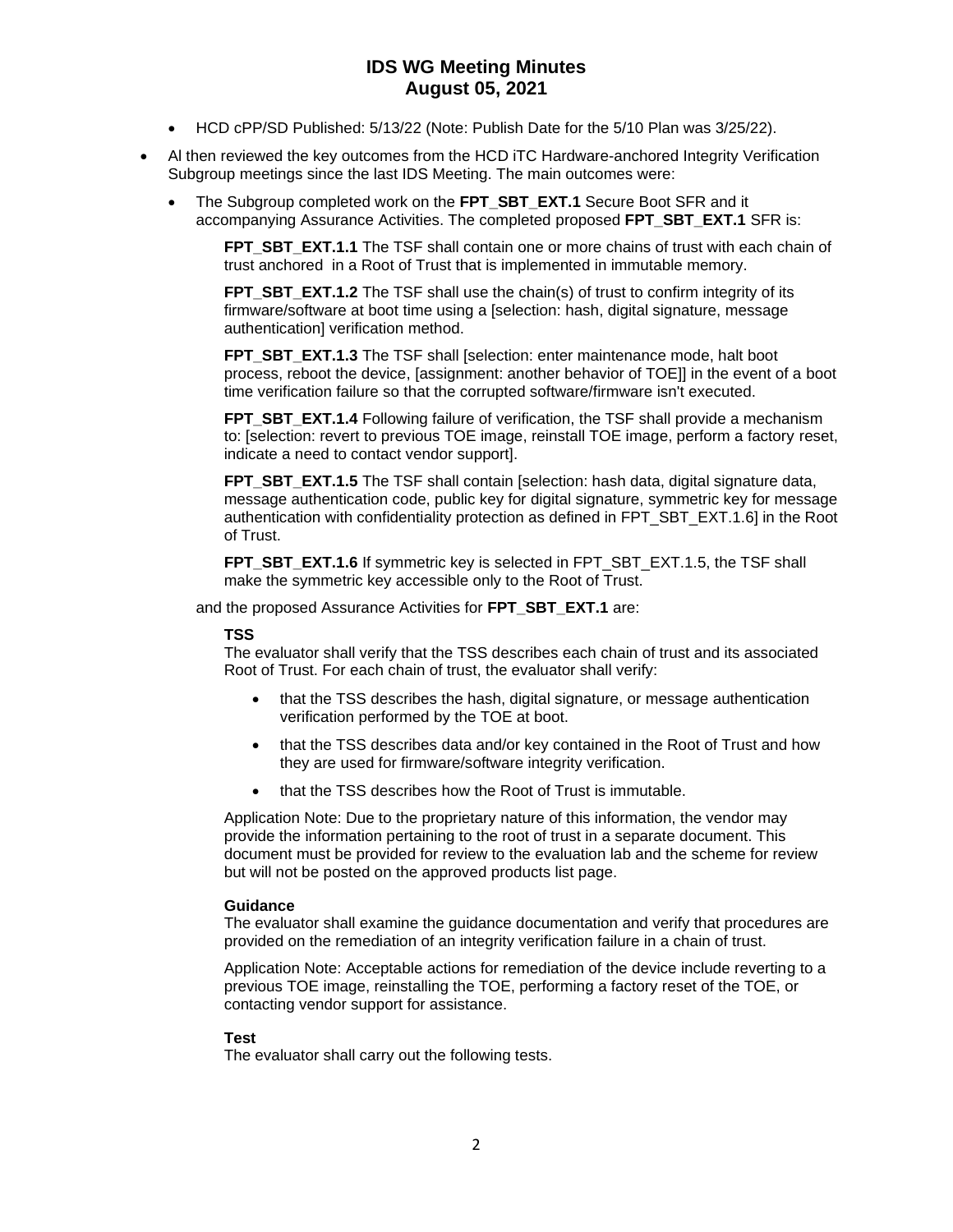- 1. During initial boot of the TOE, the evaluator shall review the initialization output or audit records and verify that the TOE successfully performs verification of the firmware/software.
- 2. For every link in each chain of trust, the evaluator shall attempt to boot the TOE using firmware/software with an invalid hash, digital signature, or message authentication verification and verify that the verification check fails and the TOE doesn't execute corrupted firmware/software.

Application Note: Verification of the Root of Trust is out of scope for Test 2.

3. For every link in each chain of trust, the evaluator shall attempt to boot the TOE using a corrupted firmware image and verify that upon failure, the TOE performs the action selected within FPT\_SBT\_EXT.1.4.

Note: Corruption of the Root of Trust is out of scope for Test 3.

a. (conditional) If 'revert to previous TOE image' is selected, the evaluator, following a failed boot attempt, shall review the guidance documentation, verifies that the TOE performed the action of reverting to a previous TOE image and confirms that the TOE returns to an operational state following the remediation action.

Note: The administrator might need to take an action to perform the remediation action.

b. (conditional) If 'reinstall TOE image' is selected, the evaluator, following a failed boot attempt, shall review the guidance documentation, verifies that the TOE performed the action of reinstalling the TOE image and confirms that the TOE returns to an operational state following the remediation action.

Note: The administrator might need to take an action to perform the remediation action.

c. (conditional) If 'perform factory reset' is selected, the evaluator, following a failed boot attempt, shall review the guidance documentation, verifies that the TOE performs a factory reset and confirms that the TOE returns to an initialized state where it can be returned into an operational state following the remediation action.

Note: The administrator might need to take an action to perform the remediation action.

(conditional) If 'indicate a need to contact vendor support' is selected, the evaluator, following a failed boot attempt, shall review the guidance documentation and verifies that the TSF provides an indication to contact vendor support.

• Finally, at the 7/8/21 IDS Meeting Al had indicated that the Subgroup had agreed upon an SFR to include CMAC since FujiFilms indicated that they used CMAC in their products. Al again reviewed the SFR that the Subgroup agreed upon at this meeting (see the minutes from the 7/8/21 IDS WG Meeting for the specific text of this SFR).

The Subgroup agreed on the following Assurance Activities to accompany this CMAC SFR:

#### **TSS**

If HMAC was selected:

The evaluator shall examine the TSS to ensure that it specifies the following values used by the HMAC function: key length, hash function used, block size, and output MAC length used.

If CMAC was selected: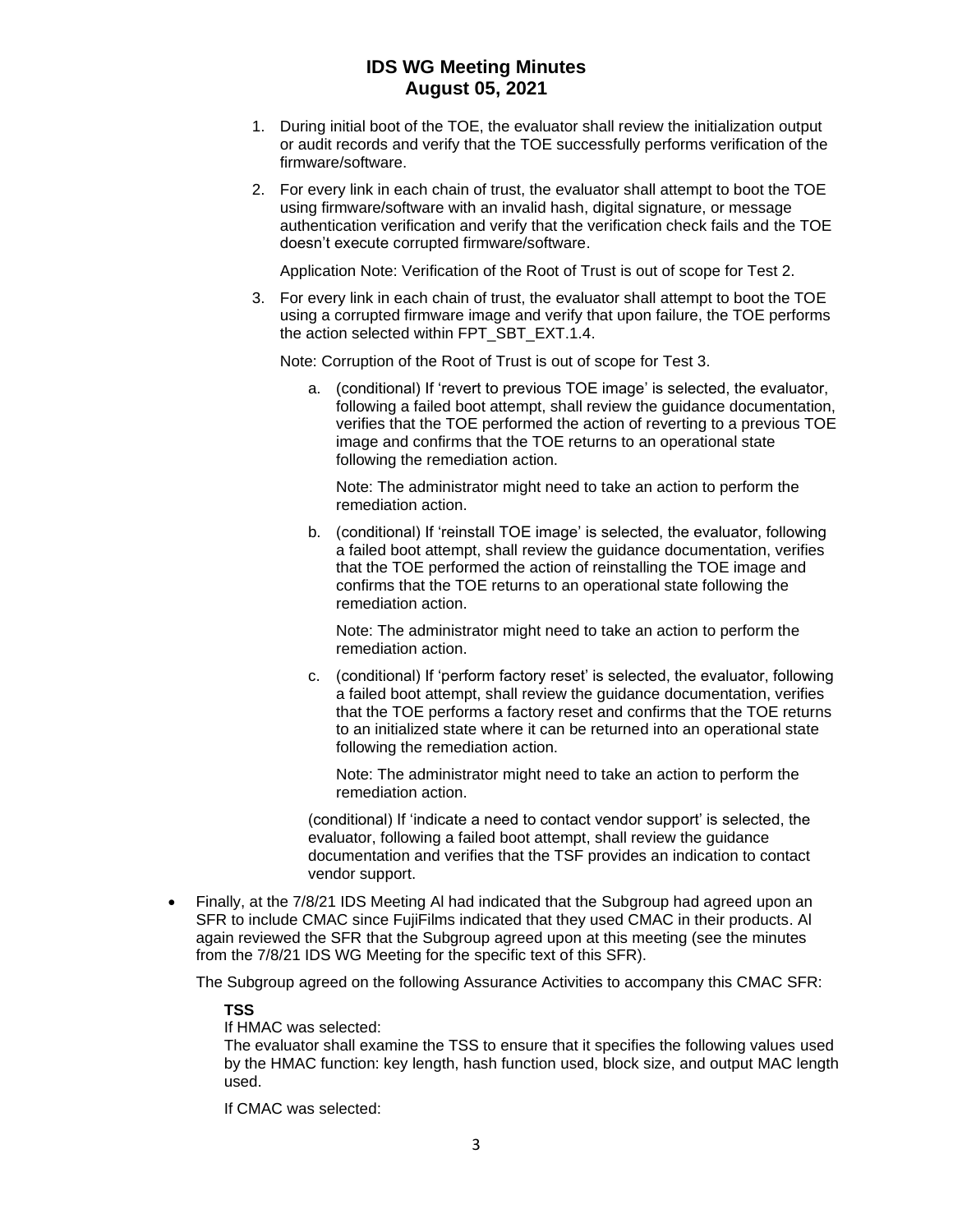The evaluator shall examine the TSS to ensure that it specifies the following values used by the CMAC function: key length, block cipher used, block size (of the cipher), and output MAC length used.

#### **Guidance**

There are no AGD evaluation activities for this SFR.

### **KMD**

There are no KMD evaluation activities for this SFR.

### **Test**

If HMAC was selected:

For each of the supported parameter sets, the evaluator shall compose 15 sets of test data. Each set shall consist of a key and message data. The evaluator shall have the TSF generate HMAC tags for these sets of test data. The resulting MAC tags shall be compared to the result of generating HMAC tags with the same key using a known good implementation.

### If CMAC was selected:

For each of the supported parameter sets, the evaluator shall compose at least 15 sets of test data. Each set shall consist of a key and message data. The test data shall include messages of different lengths, some with partial blocks as the last block and some with full blocks as the last block. The test data keys shall include cases for which subkey K1 is generated both with and without using the irreducible polynomial R\_b, as well as cases for which subkey K2 is generated from K1 both with and without using the irreducible polynomial R\_b. (The subkey generation and polynomial R\_b are as defined in SP800- 38E.) The evaluator shall have the TSF generate CMAC tags for these sets of test data. The resulting MAC tags shall be compared to the result of generating CMAC tags with the same key using a known good implementation.

- 4. Al then reviewed what is planned to be presented at the upcoming PWG IDS Virtual Face-to-Face Meeting that will be held on August 19<sup>th</sup> from 10A – 12 N ET. Ira will present his TCG and IETF Liaison report and HCD Security Guidelines status (Ira doesn't think he will have an updated draft of the HCD Security Guidelines in time for the meeting). Al will present his usual HCD iTC and HCD cPP/SD status updates with maybe a different twist this time and then some slides about the discussion he did at a previous IDS WG Meeting about the new White House Executive Order on Cybersecurity.
- 5. Round Table:

Ira provided several links of interest to the IDS members as follows:

- Department of Commerce and NTIS (National Telecommunications and Information Administration) announcement of minimum requirements for Software Bills of Materials (SBOMs) on software deliveries to the government - [https://www.ntia.doc.gov/blog/2021/ntia](https://www.ntia.doc.gov/blog/2021/ntia-releases-minimum-elements-software-bill-materials)[releases-minimum-elements-software-bill-materials](https://www.ntia.doc.gov/blog/2021/ntia-releases-minimum-elements-software-bill-materials)
- NIST announcement of two key publications to enhance software supply chain security called for by May 2021 Executive Order for Cybersecurity - [https://www.nist.gov/news](https://www.nist.gov/news-events/news/2021/07/nist-delivers-two-key-publications-enhance-software-supply-chain-security)[events/news/2021/07/nist-delivers-two-key-publications-enhance-software-supply-chain](https://www.nist.gov/news-events/news/2021/07/nist-delivers-two-key-publications-enhance-software-supply-chain-security)[security](https://www.nist.gov/news-events/news/2021/07/nist-delivers-two-key-publications-enhance-software-supply-chain-security)
- Announcement of NIST recommended minimum standards for vendor or developer verification (testing) of software based on the May 2021 Executive Order for Cybersecurity [https://www.nist.gov/itl/executive-order-improving-nations-cybersecurity/recommended](https://www.nist.gov/itl/executive-order-improving-nations-cybersecurity/recommended-minimum-standards-vendor-or)[minimum-standards-vendor-or](https://www.nist.gov/itl/executive-order-improving-nations-cybersecurity/recommended-minimum-standards-vendor-or)
- An article on the report by the Senate Committee on Homeland Security and Governmental Affairs on the readiness of 8 government agencies to defend against cyberattacks -